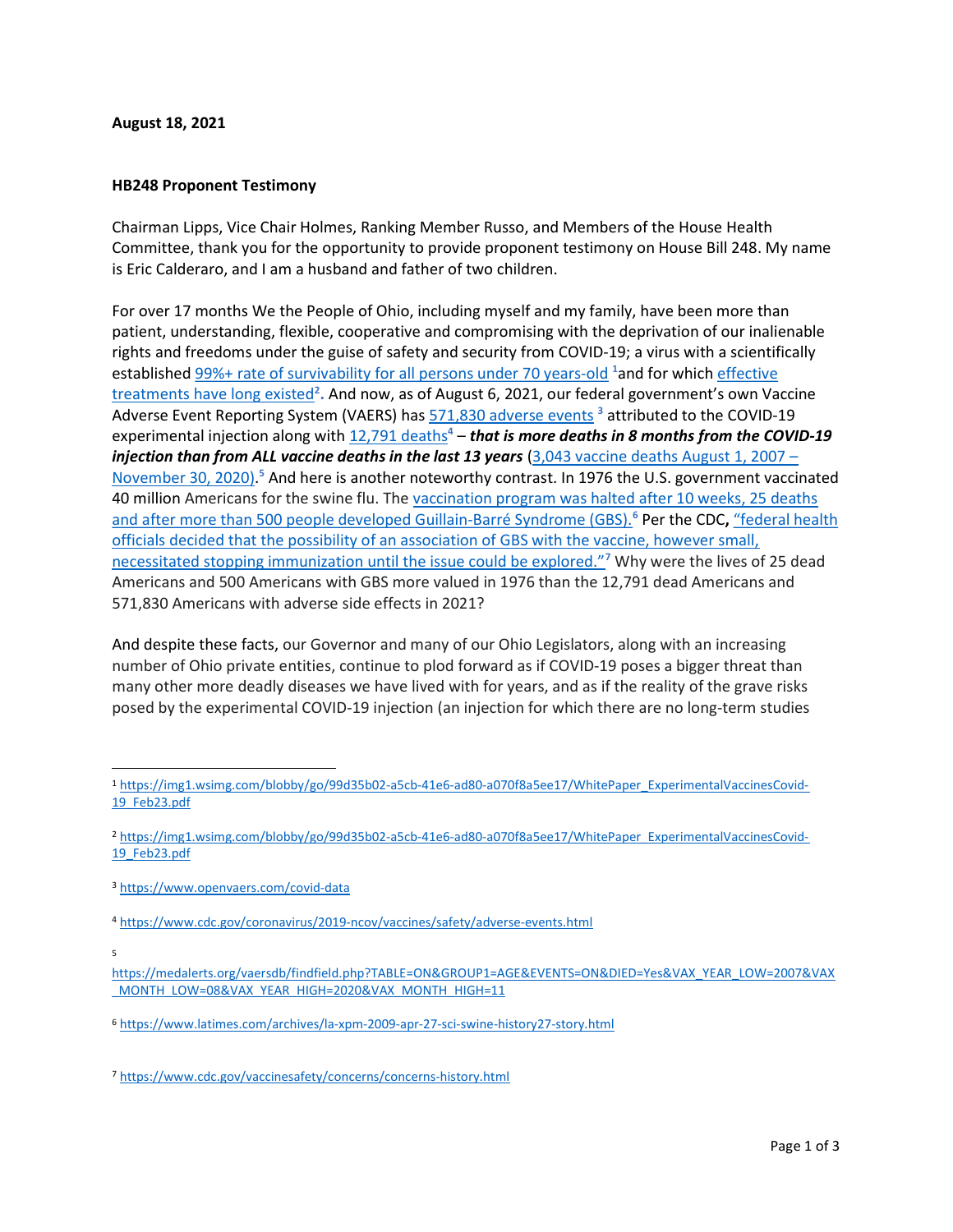and for which the CDC publicly admits long-term side effects are unknown<sup>8</sup>) should play no role at all in the decisions we make going forward. It is sad that we have become so un-American that we actually need to pass legislation to reaffirm what is a basic civil right, a basic human right – the right to choose whether or not we inject ourselves with anything.

Failure to pass this commonsense legislation in HB248 will result in Ohioans being permanently stripped of our God-given freedoms to choose what is injected into our bodies, and result in discrimination and a return to segregation based on vaccine status. Government and private entities should not be allowed to ask about nor discriminate using vaccine status no more than they should be allowed to ask about or discriminate using any other medical condition and/or medical treatment/procedure an Ohioan may or may not have. It is private medical information that is between an Ohioan and his/her doctor. It is no different than asking an Ohioan if he/she has AIDS or any other communicable disease or virus (e.g., flu), or if the Ohioan has received treatment or a vaccine for such a disease or virus so as to reduce its communicability.

And for any legislators who are reluctant to pass HB248 out of concern it may infringe upon the rights of private entities, I have two answers to that.

- 1) These same legislators already support anti-discrimination laws on the books, so this is no different. And I'd ask any legislators opposed to HB248, are you okay with government and private entities discriminating against and segregating Ohioans due to their AIDS status, disability or any medical conditions, or discriminating and segregating Ohioans based on religion, sexual orientation or gender identity? Allowing discrimination and segregation based on vaccine status is no different.
- 2) HB248 will actually provide more freedom to businesses because it will prohibit those businesses from being able to require vaccines and the COVID-19 experimental injection. How is this more freedom you ask? HB248 will free businesses from the inevitable cancel culture pressure from employees, employee unions, customers, shareholders, special interests and media, to virtue signal by requiring the COVID-19 experimental injection. And HB248 will also free those businesses from the inevitable discrimination lawsuits from customers, employees and job applicants, that would have occurred if they were allowed to require the COVID-19 experimental injection.

More than 1.1 million Americans have died in all US wars<sup>9</sup> defending the very freedoms which HB248 aims to protect. Those brave Americans remind us that freedom comes with inherent risks, including fear and death.

To those legislators under pressure to vote against HB248, I urge you to be reminded of wise words from three historic American figures:

1) Senator Robert F. Kennedy - "Few men are willing to brave the disapproval of their peers, the censure of their colleagues, the wrath of their society. Moral courage is a rarer commodity than bravery in battle or great intelligence. Yet it is the one essential, vital quality for those who seek to change a world that yields most painfully to change."

<sup>8</sup> https://www.cdc.gov/coronavirus/2019-ncov/vaccines/safety/safety-of-vaccines.html

<sup>9</sup> https://www.pbs.org/newshour/nation/many-americans-died-u-s-wars